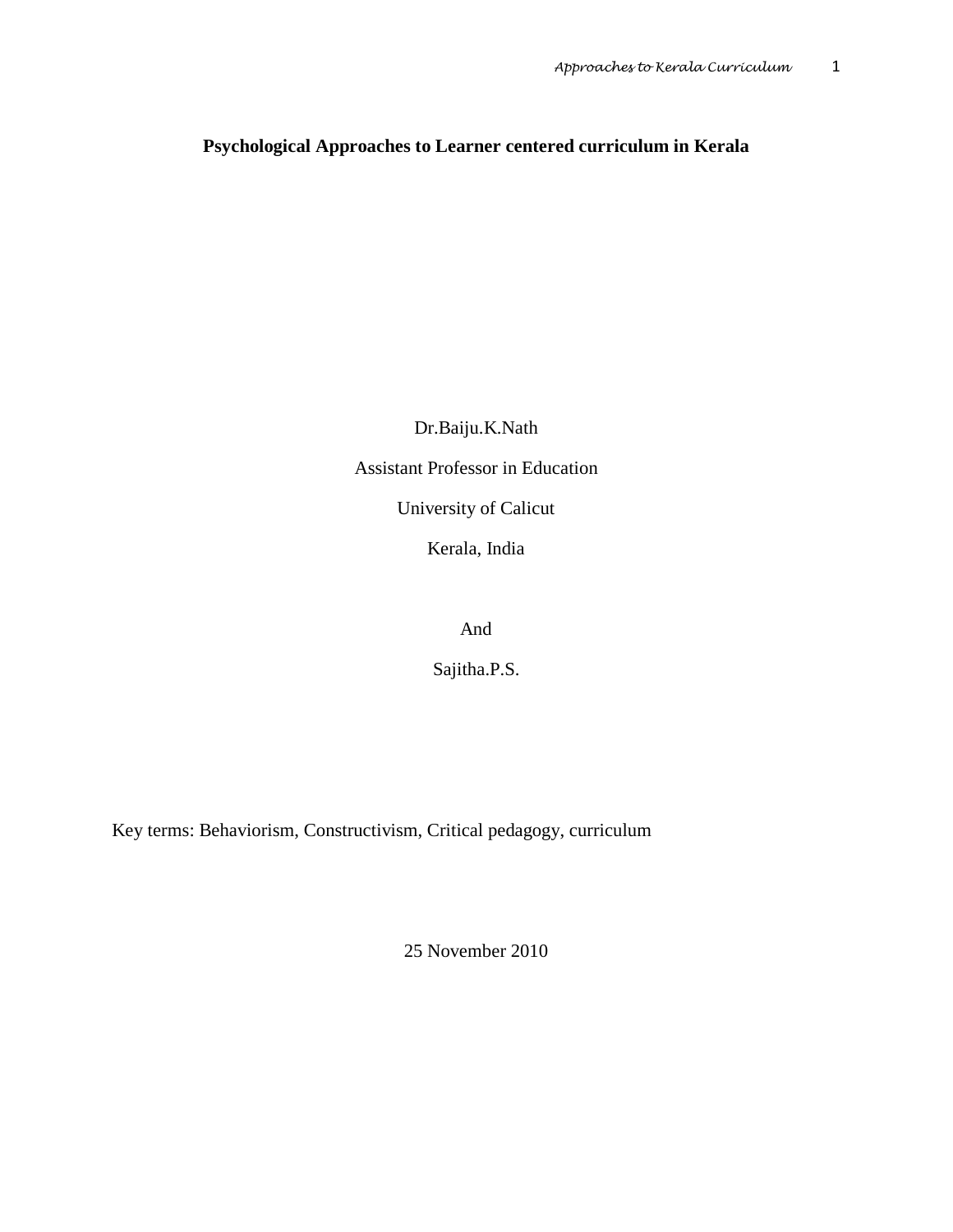## **Abstract**

The major curricular innovations that have taken place in Kerala secondary education system in recent years is so revolutionary. This paper examines the basic psychological theories of the learner centered curriculum of school education in the state of Kerala. Initially the curriculum was based on the principles of behaviorism. The curriculum then revised in the light of social constructivism, and further incorporated the principles of Critical pedagogy. The Curriculum at this stage is designated as Issue based curriculum, where social issues are the backbone. Eight social issues were identified and curriculum was developed in a critical approach to social issues relevant in a global setup.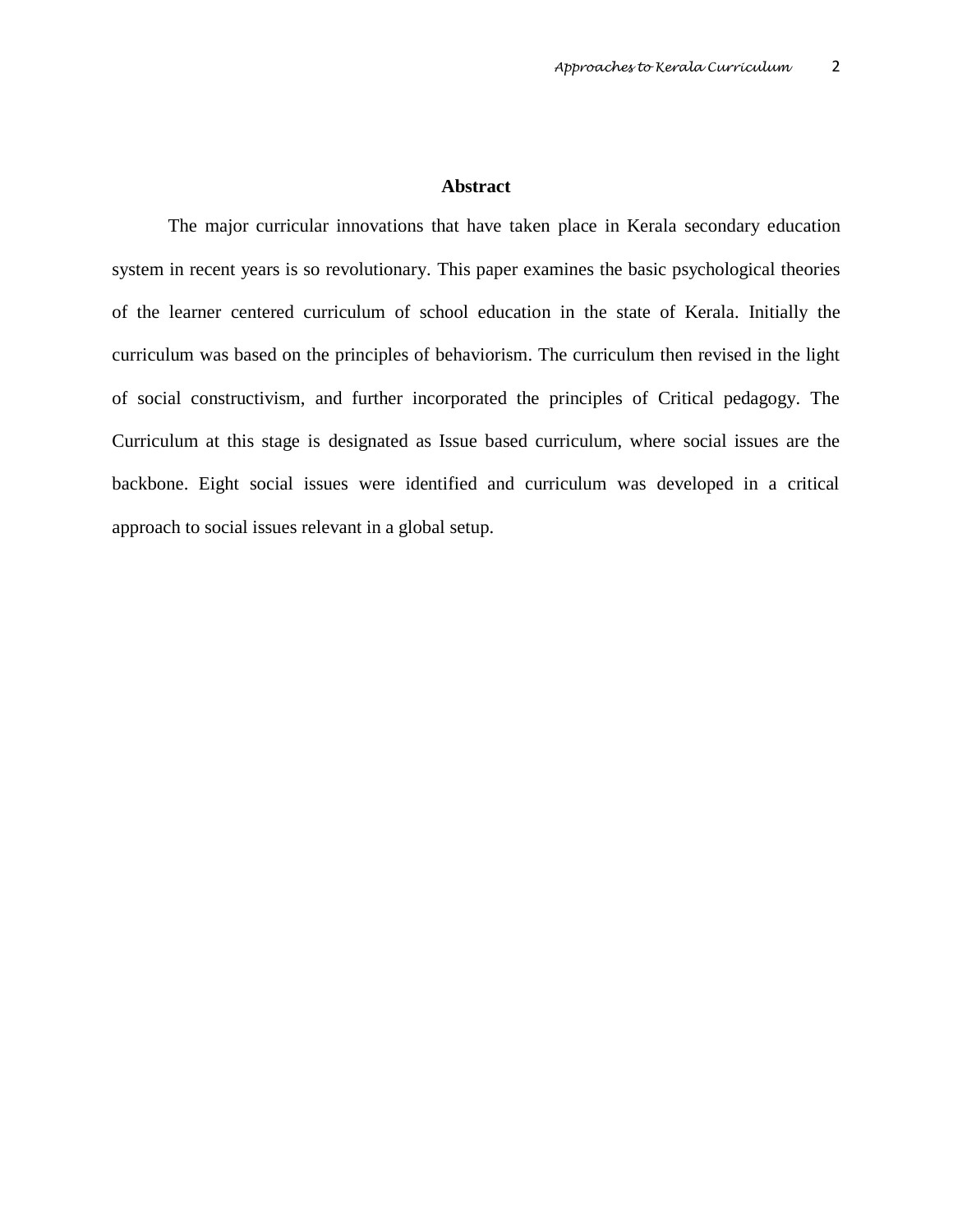# **Psychological Approaches to Learner centered curriculum in Kerala Introduction**

Approaches to education have been a debatable issue since time immemorial as education invites everybody's attention. Kerala, the most literate state in the southernmost part of Indian union, is well known for various experiments and achievements in education, health, standard of living, etc. in par with the international standards. The total literacy drive for achieving adult total literacy held in 1991 was a great success and which laid a mass awareness towards educational developments in the state. The present curriculum of the state, took its origin by the District Primary Education Programme (DPEP), as a part of universal primary education. Though the DPEP, actually meant for four out of fourteen districts of the state, the programme was implemented in all the districts. The Sarva Siksha Abhiyan (SSA), universal elementary education programme at national level, was also successfully implemented in the state. This programme was actually aimed to elementary level (upto eighth standard), but the reforms under SSA was not confined to elementary level in the state. The curricular reforms such as leaner centred, constructivist, and issue based were originated as a result of a continuous revival process.

### **1. BEHAVIOURISM IN EDUCATION**

 Behaviorism was developed by B.F. Skinner and this school of thought assumes that the learning process takes place through conditioning. Behaviorism techniques have used in education for a long time to encourage behavior that is desirable and to discourage behavior that is not desirable. Behaviorism techniques used in education are contracts (concentrate on behavior change), consequence, reinforcement, and extinction and behavior modification.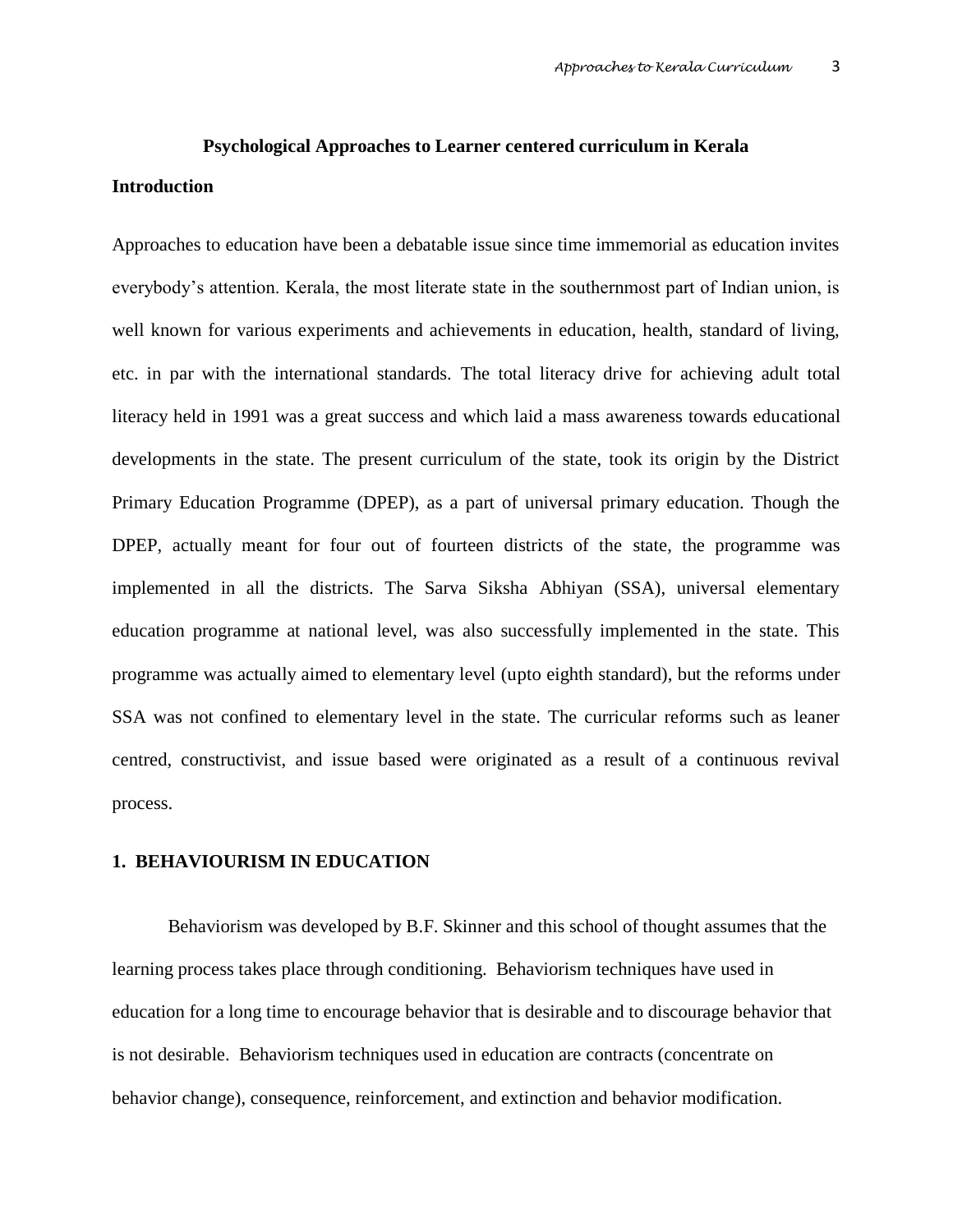Behaviorism was the traditional approach used in our educational system and which gives more importance to chalk and talk behavior of the teacher and emphasis on the importance of the teacher and also the product or outcome. In the evaluation system conventional written, termend examination system was prevalent. Behaviorism is about measuring information in and information out. We may as well be a machine and in any case it does not matter really what actually happens in the brain. Consciousness does not come in to it. It is about stimulation and response, repetition, reinforcement and conditioning. It is about a systematic conveyor belt of application of successful strategies of learning according to repeated out comes like a scientific experiment produces repeated out comes. In a teaching situation neo-behaviorism means getting the right new information in as successfully as possible, measured by outcomes and maintaining these outputs. Reinforcement should be immediate. According to traditional behaviorist approach learning is a change in behavior brought out through selective reinforcement of response. The main characteristics of behaviorism are :It is a product and external entity.

- Knowledge Passed on, transmitted and reproducible
- Linear Pedagogy Teacher centered
- Evaluation & assessment of set knowledge
- Practicing, listening, reproducing
- All students do the same tasks
- Motivation Extrinsic
- grade focus
- Teacher

Imparter of knowledge

Asks questions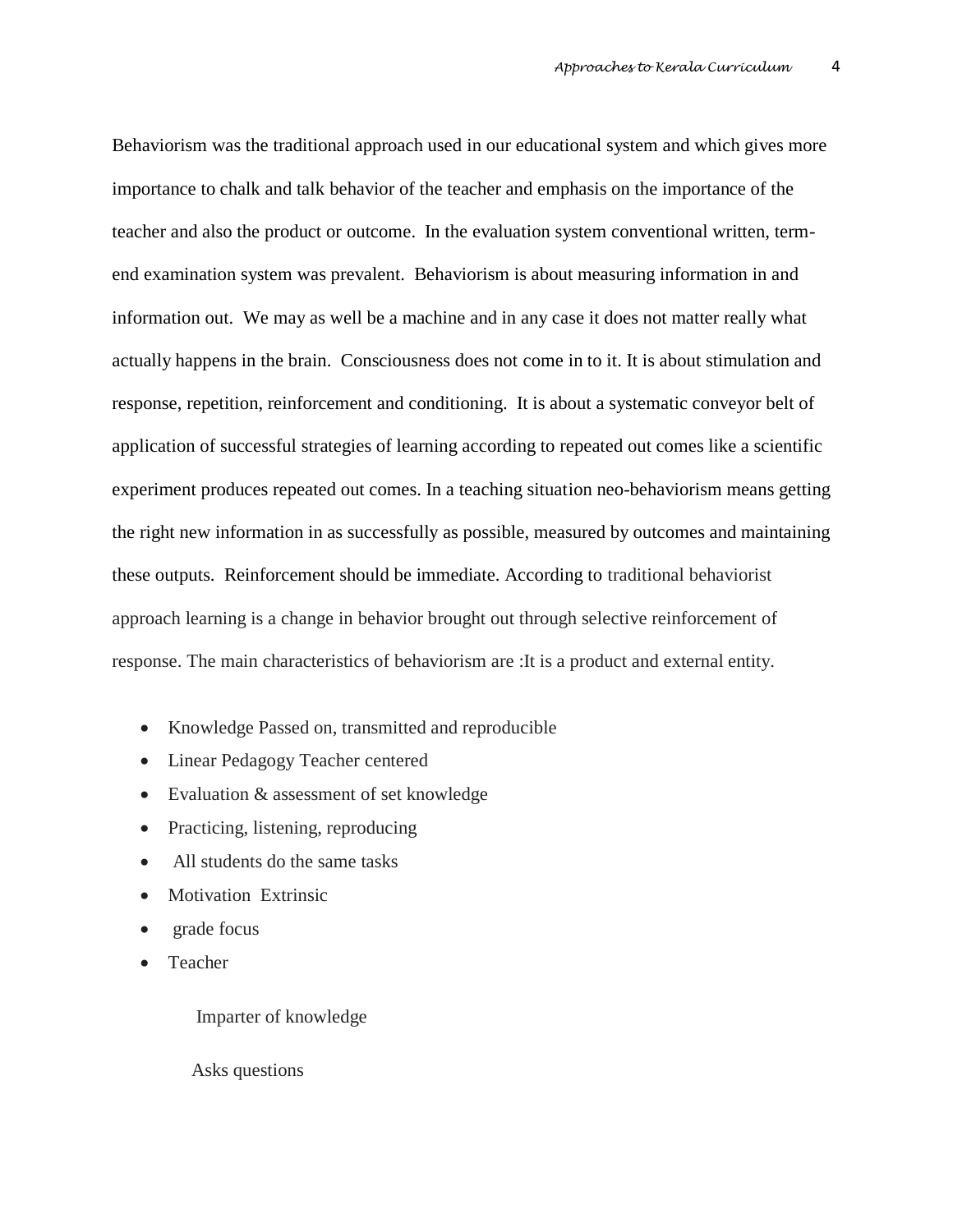xplains concepts

uperior to learners

Learners are objects that learn

The curriculum, of the state followed behaviorist principles for a long period of time.

### **2. CONSTRUCTIVISM IN EDUCATION**

 Constructivist pedagogy was incorporated in the Kerala curriculum since 1997. The traditional education was exclusively based on examination and mechanical ways of instruction. Hence the school education in Kerala was in a state of inertia. Also, the challenges of the time like globalization, decentralized development, information technology, consumerism, lopsidedness in the value system etc helped in the creation of this inertia. This demands innovations in the curriculum. Consequent on the revised curriculum of primary classes, for the programme of DPEP, the State Council of Educational Research and Training (SCERT), Kerala developed a secondary school curriculum for implementation from 2002 onwards. The curricular revision has considered the child-centered, activity based pedagogy introduced in primary classes. Such changes have to be continued with appropriate changes warranted by the developmental status of learners, in successive stages up to plus two. The revised curriculum was prepared in accordance with the frame work approved by the government of Kerala. In science education, learner-centered process-oriented approach was introduced in the place of the teacher-centered content-oriented approach. Piaget, Bruner and Vygotsky are main proponents of constructivism. Major ideas of constructivism in Education are,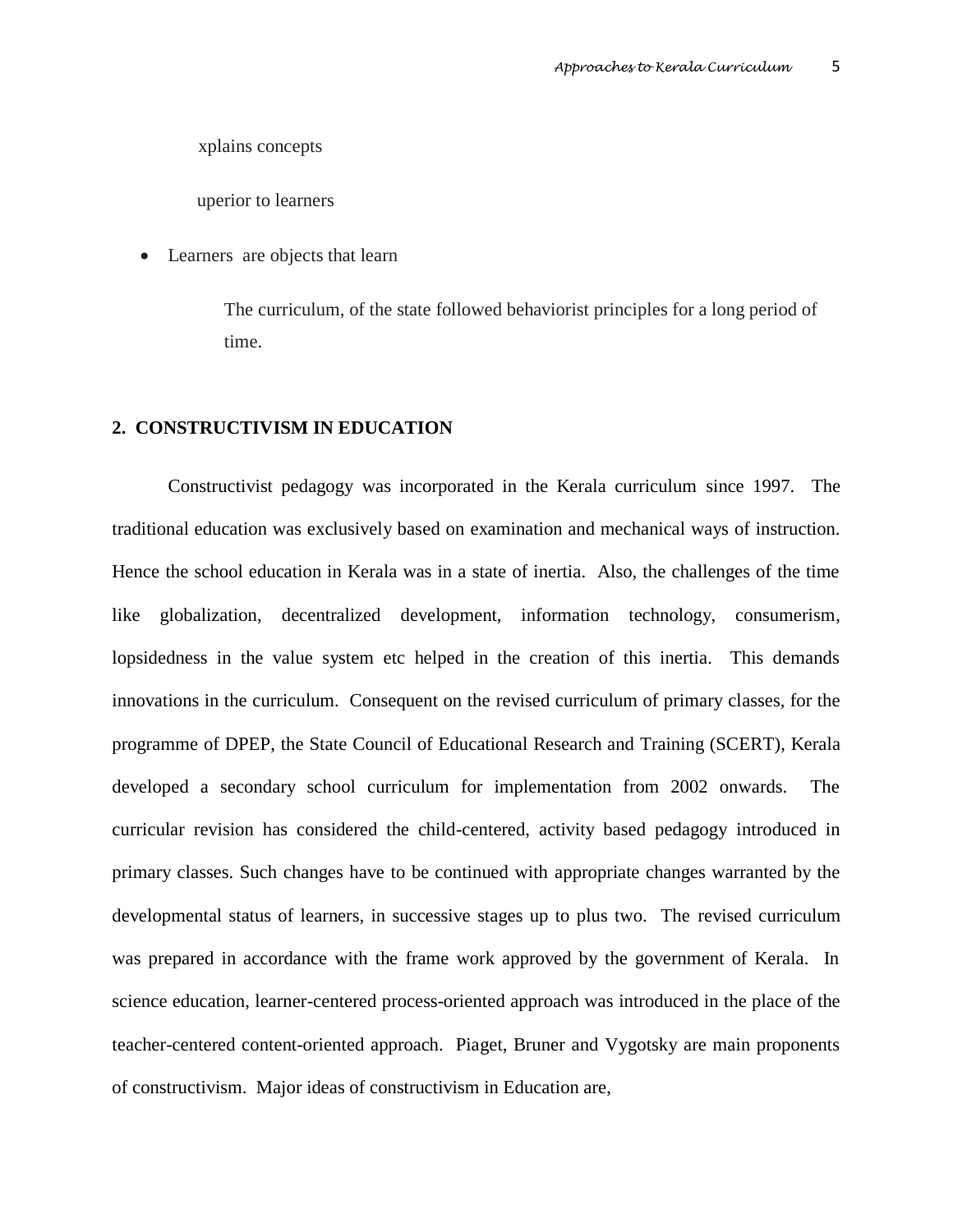- **Emphasis on learning rather than instruction.**
- Learning is considered as a process
- Experiences of learners as the basis of learning
- Language has a key role in learning
- **Priority to 'how to learn' than 'what to learn.'**
- Nurtures the learners instinctive curiosity
- Encourages the spirit of enquiry.
- Mental models of learners taken in to consideration.
- Accepts the role of exploring and experiencing in learning.
- **Importance to learning context**
- **Supports co-operative learning.**
- **Encourages communication among pupils and with teachers.**
- **Encourages learning through life situations.**
- Strong foundation of cognitive theories.
- **Performance is given importance in evaluation.**
- Provides opportunity for the creation of ideas and concepts.
- Continuous and comprehensive evaluation.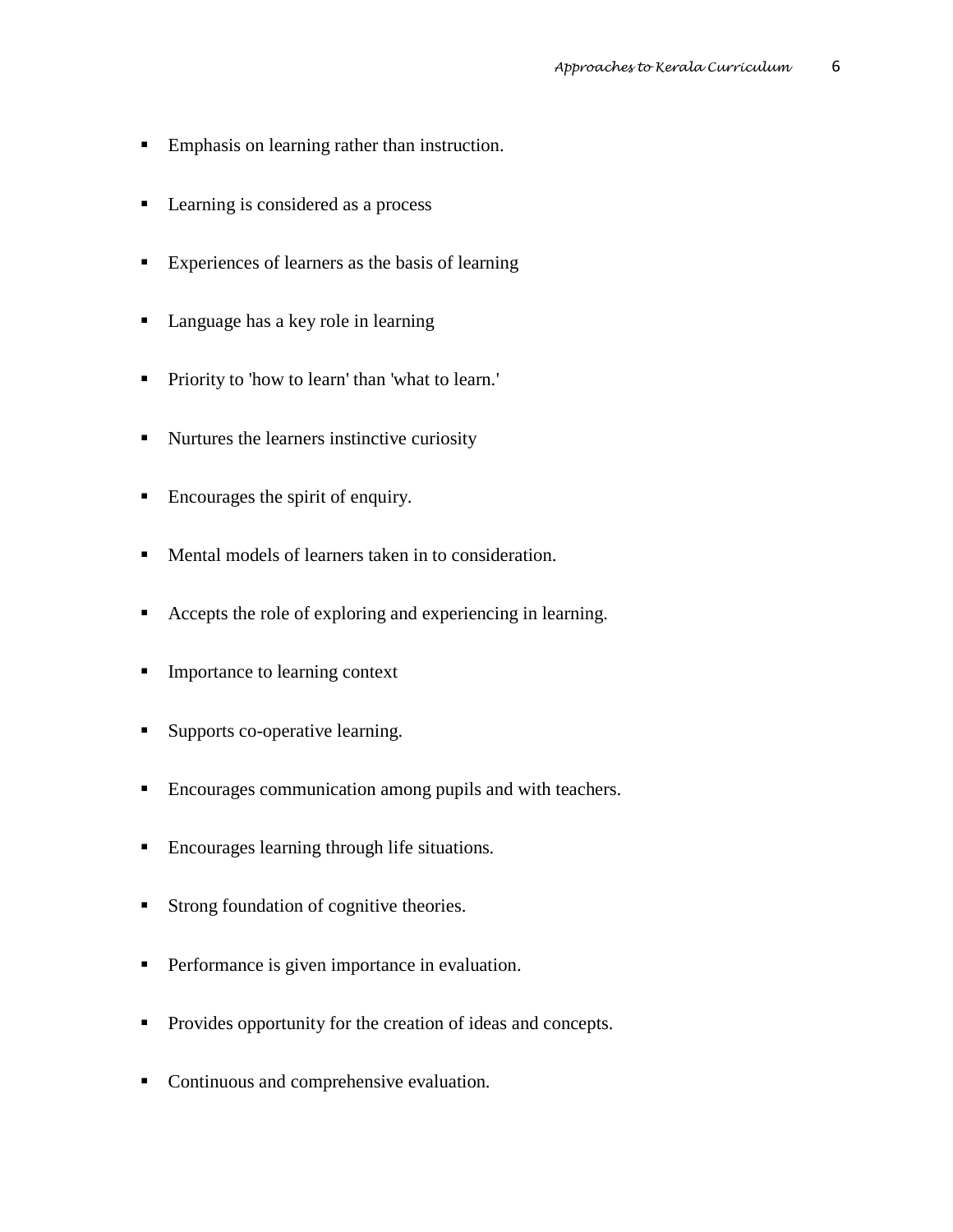Teachers role as facilitator, co-learner, stage-setter, friend, guide and democratic leader In the Kerala curriculum context more emphasis was given to the principles of social constructivism proposed by Vygotsky.

## **3. Issue Based Curriculum and Critical Pedagogy**.

Kerala Curriculum Framework (KCF) 2007, draws upon National Curriculum Framework (NCF) 2005, introduced the concept of issue based approach, from the academic year 2008-2009. KCF 2007 was prepared after holding discussions with academics, organizations of teachers, students, non-governmental organizations and the general public. The issue based approach aims at social reformations should provide opportunities to work for social justice, to generate better citizen, to promote a naturalistic spirit, etc. The problems are learned in such a way that the local issues should be analyzed in a global context. Critical pedagogy and issue based approach has recently in practice in the state of Kerala.

## **What is critical pedagogy?**

 Critical pedagogy is a teaching approach which attempts to help students question and challenge domination, and the beliefs and practices that dominate them. It tries to help students become critically conscious. Ideological and cultural freedom is the motto of this philosophy and the concepts of learning according to this philosophy are based on three aspects. The fundamental goal of critical pedagogy was to place social and political critiques of everyday life at the centre of the curriculum They are why children learn? What children learn? And how they learn? The critical question here is whose future, story, and interests do the school represent. Critical pedagogy argues that school practices are need to be informed by a public philosophy that addresses how to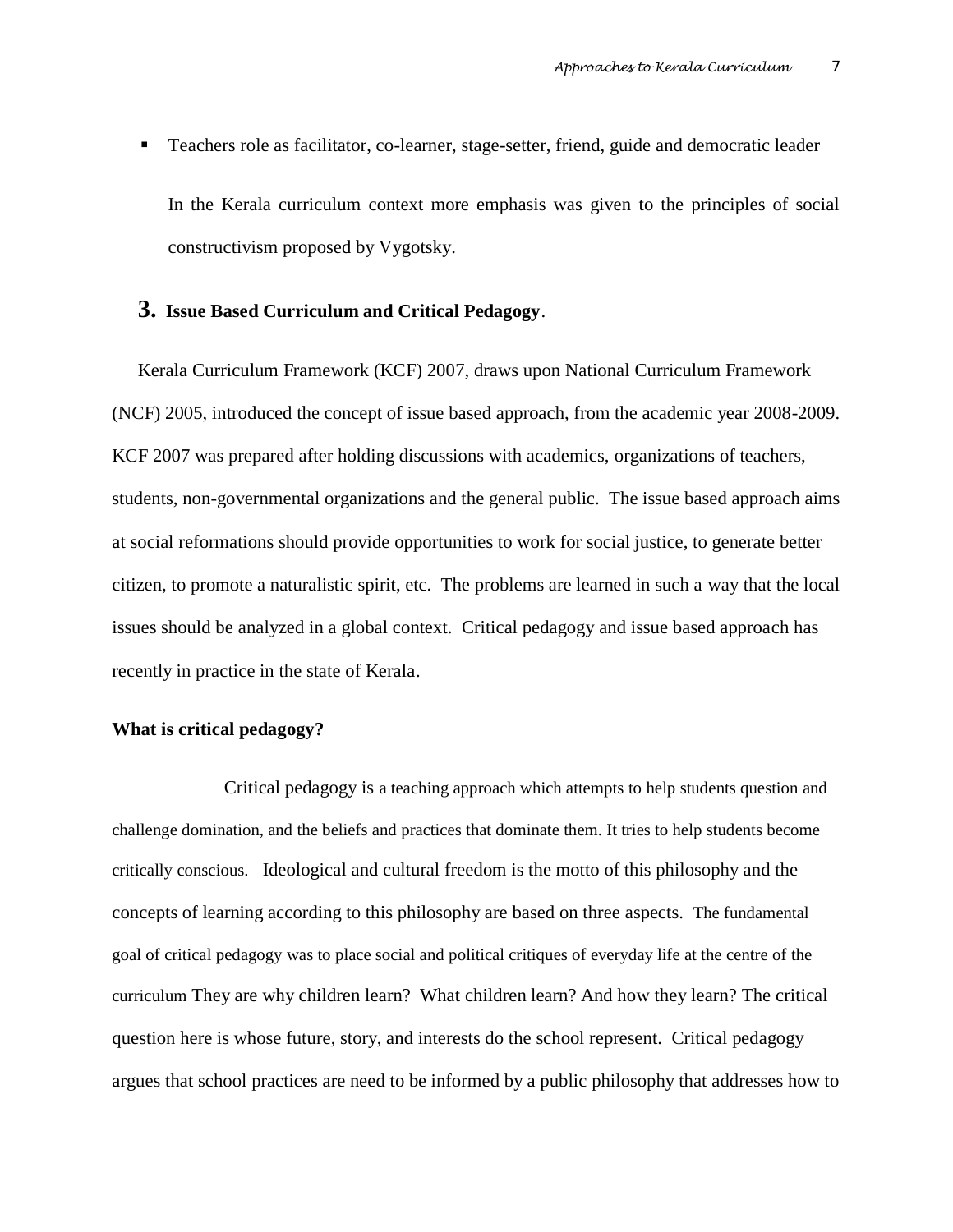construct ideological and institutional conditions in which they lived experience of empowerment for the vast majority of students becomes the defining future of schooling. Critical pedagogy takes as a central concern the issue of power in the teaching and learning context. It focuses on how and in whose interests knowledge is produced and 'passed on' and view the ideal aims of education as emancipatory.

Critical pedagogy attempts to:

- 1. Create new forms of knowledge through its emphasis on breaking down disciplines and creating interdisciplinary knowledge.
- 2. Raise questions about the relationships between the margins and centres of power in schools and is concerned about how to provide a way of reading history as part of a larger project of reclaiming power and identity, particularly as these are shaped around the categories, of race, gender, class and ethnicity.
- 3. Reject the distinction between high and popular culture so as to make curriculum knowledge responsive to the everyday knowledge that constitutes peoples lived histories differently.
- 4. Illuminate the primacy of the ethical in defining the language that teachers and others use to produce particular cultural practices.

## **Issue Based Approach**

 The NCF 2005 heralds a paradigm shift in school education. It seeks to affect a break from the existing syllabi and pedagogic practices. In the making of curriculum NCF suggested the following five principles.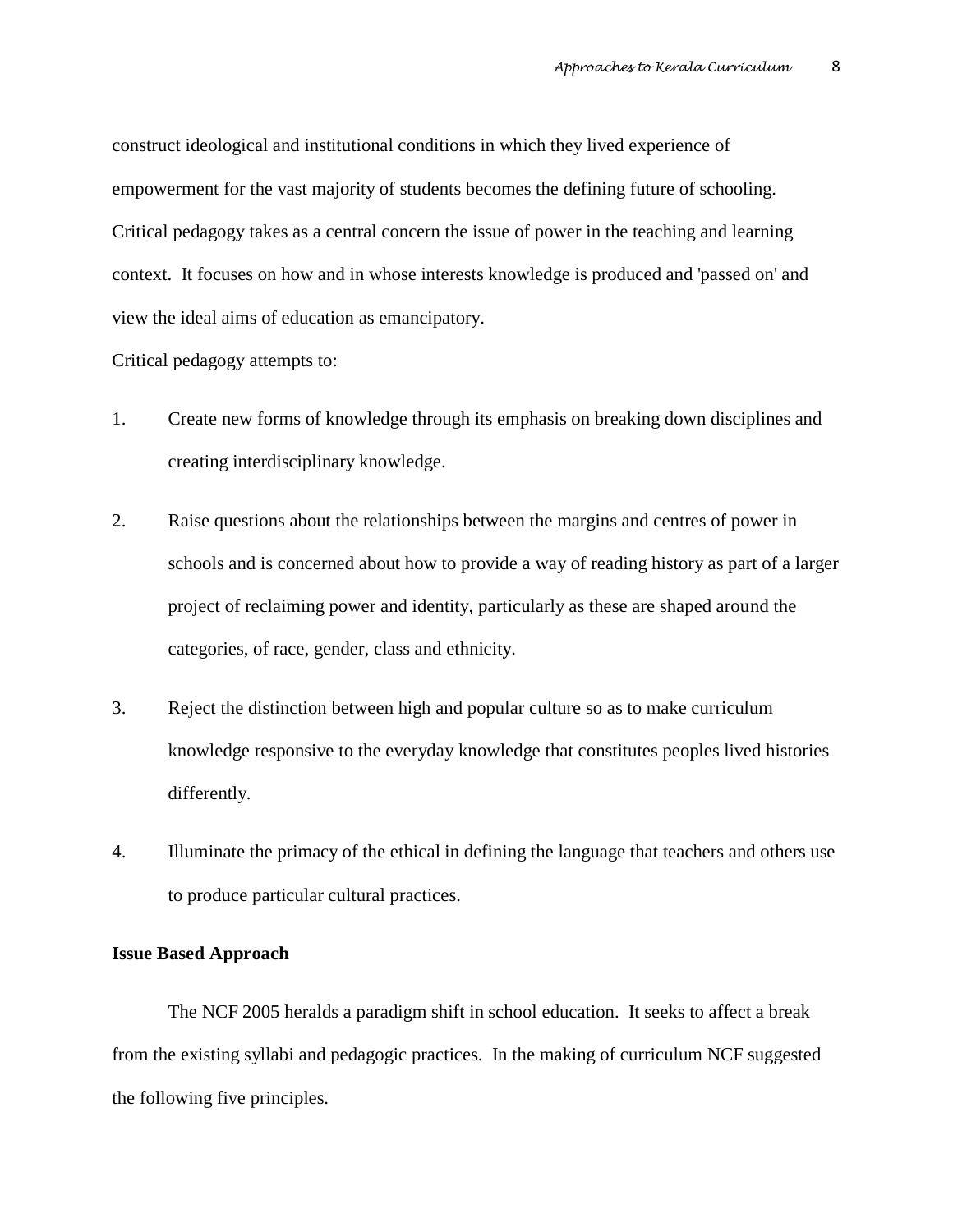- Connecting knowledge of life outside the school.
- Ensuring that learning is shifted away from rote method.
- Enriching the curriculum to provide for over all development of children rather than remain textbook centric.
- Making examination more flexible and integrated into classroom life and,
- Nurturing an over-siding identity informed by caring concern within the democratic policy of the country.

 The KCF, 2007 draws upon NCF 2005, conceptually and pedagogically, reflected in the following statement: "when the objectives of education of Kerala are determined, independence, sovereignty, secularism and democracy of India are to be kept in view. The concepts of work oriented human values and high sense of aesthetics are to be achieved through this. Sense of security and responsibility shall be reflected in all walks of life. Each child shall acquire the idea that his welfare is closely connected with that of his family and society" (KCF, 2.4).

 The KCF 2007 is actually a refinement of the prevailing system, and explores new possibilities. The main change is that in that in the previous system the textbooks mere prepared on the basis of contents conceived in the syllabus, while in the new system of textbooks are prepared on the basis of issue based content. Constructivist and critical pedagogy, issue based approach in textbooks and continuous and cumulative evaluation. Except, the second, the other two were already prevailing in Kerala since 1997.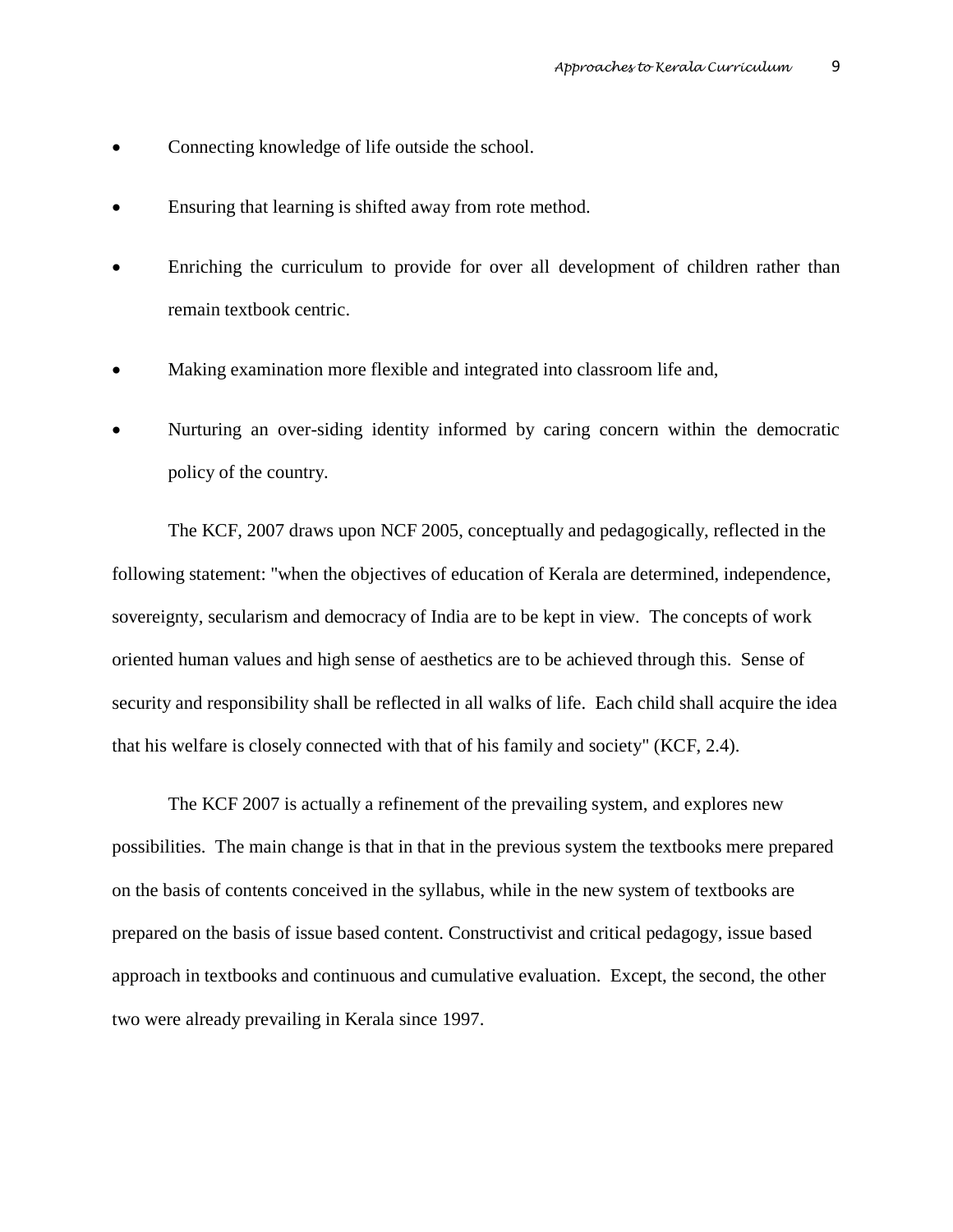An innovative aspect of the KCF is its issue based approach for the preparation of syllabi

and text books. The issues are identified for the preparation of text books are as follows:-

- Absence of a vision of universal humanism.
- Lack of human resource development
- Lack of understanding of the specificities of cultural identity and its need to develop freely.
- Inability to see agriculture as a part of culture.
- Lack of scientific approach to health and public health.
- Lack of due consideration towards marginalised groups.
- Lack of scientific management of land and water.
- Lack of eco-friendly industrialization and urbanization that issues are posed in a negative manner, has been a point of criticism.

## **Criticism to Issue based Approach**

The approach, though fascinating in ideology, practicing is not so promising.

Predetermining issues is as against the postulates of critical pedagogy. Practice without reflection and imposing the practice without adequate philosophical interventions are the major criticisms to issue based approach to curriculum in practice in the state of Kerala

## **Reference**

SCERT Kerala (2007). *Kerala Curriculum Framework.* Thiruvananthapuram : Author

NCERT (2005).*National Curriculum Framework.* NewDelhi: Author